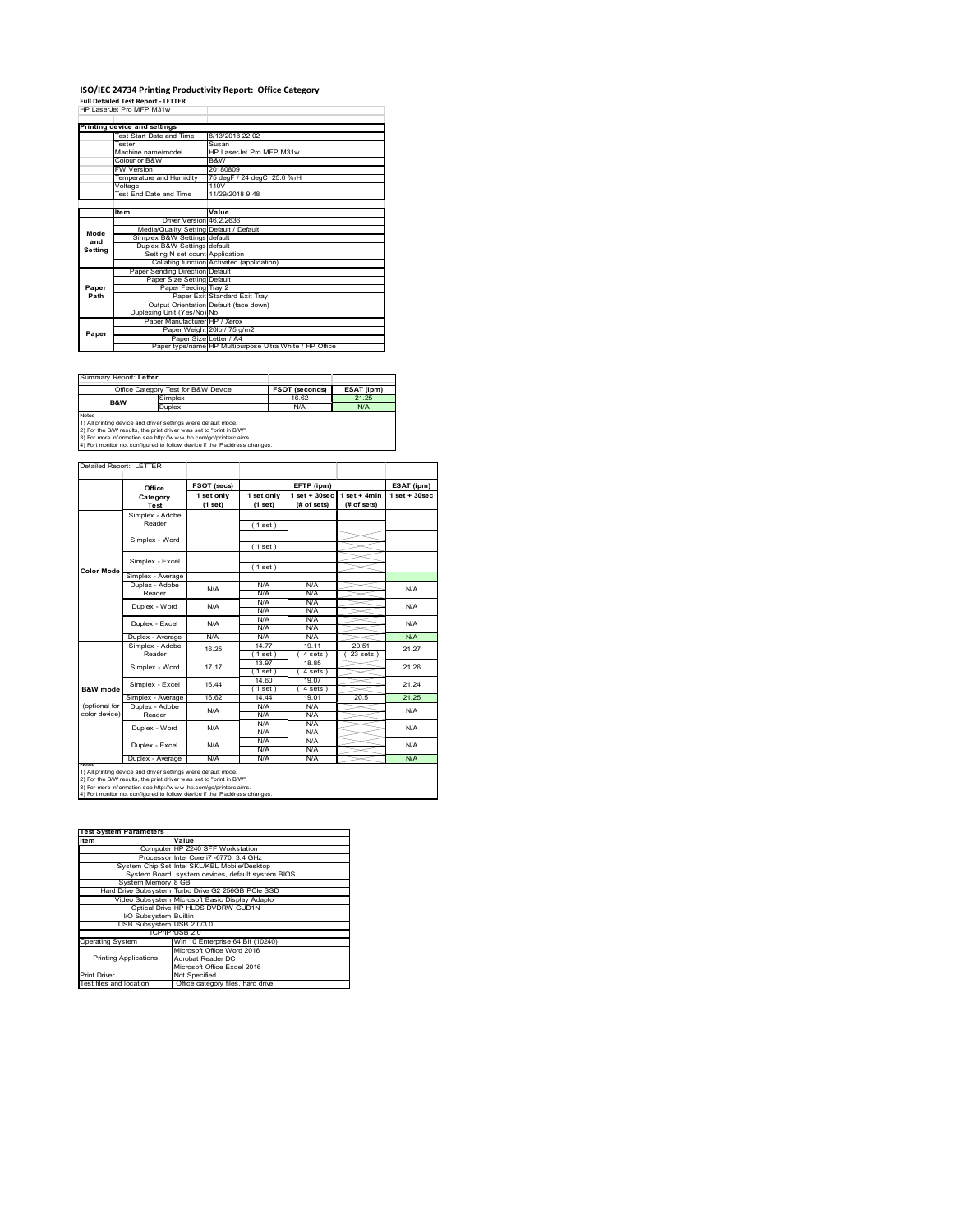### **ISO/IEC 24734 Printing Productivity Report: Office Category Full Detailed Test Report ‐ A4** HP LaserJet Pro MFP M31w

|         | HP Laser. Jet Pro MEP Mistw             |                                                         |
|---------|-----------------------------------------|---------------------------------------------------------|
|         |                                         |                                                         |
|         | Printing device and settings            |                                                         |
|         | Test Start Date and Time                | 8/13/2018 22:02                                         |
|         | <b>Tester</b>                           | Susan                                                   |
|         | Machine name/model                      | HP LaserJet Pro MFP M31w                                |
|         | Colour or B&W                           | B&W                                                     |
|         | <b>FW Version</b>                       | 20180809                                                |
|         | Temperature and Humidity                | 75 degF / 24 degC 25.0 %rH                              |
|         | Voltage                                 | 110V                                                    |
|         | Test End Date and Time                  | 11/29/2018 9:48                                         |
|         |                                         |                                                         |
|         | <b>Item</b>                             | Value                                                   |
|         | Driver Version 46.2.2636                |                                                         |
| Mode    | Media/Quality Setting Default / Default |                                                         |
| and     | Simplex B&W Settings default            |                                                         |
| Setting | Duplex B&W Settings default             |                                                         |
|         | Setting N set count Application         |                                                         |
|         |                                         | Collating function Activated (application)              |
|         | Paper Sending Direction Default         |                                                         |
|         | Paper Size Setting Default              |                                                         |
| Paper   | Paper Feeding Tray 2                    |                                                         |
| Path    |                                         | Paper Exit Standard Exit Tray                           |
|         |                                         | Output Orientation Default (face down)                  |
|         | Duplexing Unit (Yes/No) No              |                                                         |
|         | Paper Manufacturer HP / Xerox           |                                                         |
| Paper   |                                         | Paper Weight 20lb / 75 g/m2                             |
|         |                                         | Paper Size Letter / A4                                  |
|         |                                         | Paper type/name HP Multipurpose Ultra White / HP Office |

| Office Category Test for B&W Device                                                                                                                                                                                                                                                                   |       | ESAT (ipm)            |  |  |  |
|-------------------------------------------------------------------------------------------------------------------------------------------------------------------------------------------------------------------------------------------------------------------------------------------------------|-------|-----------------------|--|--|--|
| Simplex                                                                                                                                                                                                                                                                                               | 16.98 | 20.19                 |  |  |  |
| Duplex                                                                                                                                                                                                                                                                                                | N/A   | N/A                   |  |  |  |
| <b>Notes</b><br>1) All printing device and driver settings were default mode.<br>2) For the B/W results, the print driver was set to "print in B/W".<br>3) For more information see http://www.hp.com/go/printerclaims.<br>4) Port monitor not configured to follow device if the IP address changes. |       |                       |  |  |  |
|                                                                                                                                                                                                                                                                                                       |       | <b>FSOT (seconds)</b> |  |  |  |

**FSOT (secs) ESAT (ipm) EFTP (ipm) Office 1 set only (1 set) 1 set only (1 set) 1 set + 30sec (# of sets) 1 set + 4min (# of sets) 1 set + 30sec** ( 1 set ) ( 1 set ) ( 1 set ) Simplex - Average Duplex - Adobe N/A N/A N/A<br>N/A N/A N/A N/A N/A N/A N/A  $\frac{N}{N}$ Duplex - Average N/A N/A N/A N/A N/A N/A<br>Simplex - Adobe <sub>40 04</sub> 14.16 18.26 19.41 00.4 14.16 18.26 19.41  $(4 \text{ sets}) (22 \text{ sets})$ 14.21 17.86 ( 1 set ) ( 4 sets ) 14.04 18.16 1 set ) (4 sets<br>14.13 18.09 Simplex - Average 17.0 14.13 18.09 19.4 20.19<br>
Duplex - Adobe N/A N/A N/A N/A N/A N/A N/A N/A N/A N/A N/A N/A<br>N/A N/A N/A N/A N/A N/A<br>N/A N/A<br>N/A N/A N/A<br>N/A Duplex - Average N/A N/A N/A N/A N/A N/A Duplex - Word Duplex - Excel N/A N/A N/A N/A N/A 20.19 20.20 20.20 N/A N/A Reader Simplex - Word 16.89 Duplex - Excel 16.94 notes<br>1) All printing device and driver settings were default mode.<br>2) For the B/W results, the print driver was set to "print in B/W".<br>3) For more information see http://www.hp.com/go/printerclaims.<br>4) Por moralitor not c **B&W mode** (optional for color device) **Colour Mode** Simplex - Adobe Reader Simplex - Excel Simplex - Word Simplex - Excel 17.09 Reader Duplex - Word ailed Report: A4 **Category Test** N/A  $N/A$   $N/A$   $N/A$   $N/A$   $N/A$ N/A

**Item Value Test System Parameters**Computer HP Z240 SFF Workstation Processor Intel Core i7 -6770, 3.4 GHz System Chip Set Intel SKL/KBL Mobile/Desktop System Board system devices, default system BIOS System Memory 8 GB Hard Drive Subsystem Turbo Drive G2 256GB PCIe SSD Video Subsystem Microsoft Basic Display Adaptor Optical Drive HP HLDS DVDRW GUD1N I/O Subsystem Builtin USB Subsystem USB 2.0/3.0 TCP/IP USB 2.0<br>
Win 10 Enterprise 64 Bit (10240)<br>
Microsoft Office Word 2016<br>
Printing Applications<br>
Acrobat Reader DC<br>
Microsoft Office Excel 2016 Printing Applications Print Driver Mot Specified<br>Test files and location Office category files, hard drive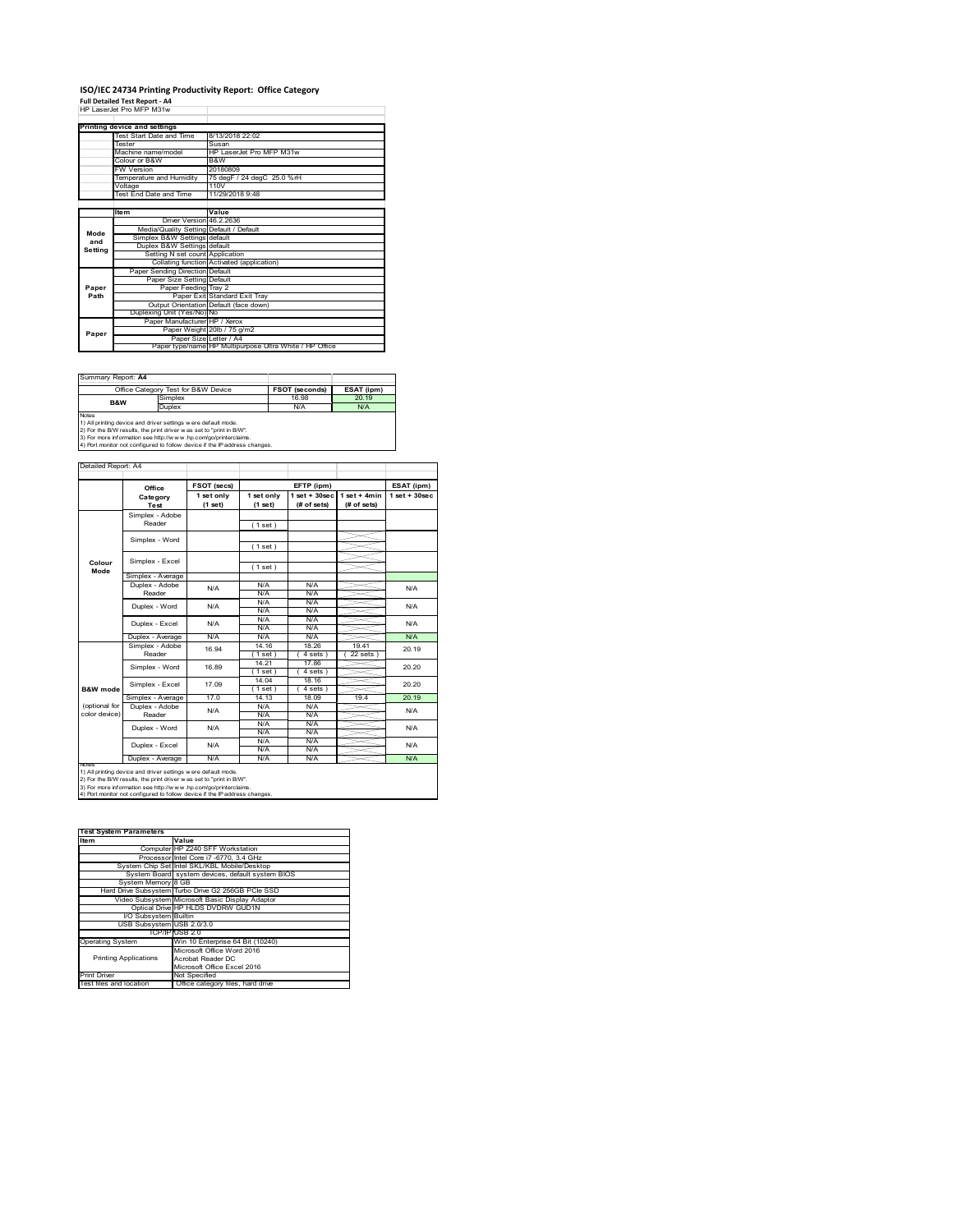## **ISO/IEC 24734 Printing Productivity Report: Office Category Feature Performance Full Report ‐ Office Feature Performance Test** HP LaserJet Pro MFP M31w

|                          | Printing device and settings            |                                                         |
|--------------------------|-----------------------------------------|---------------------------------------------------------|
| Test Start Date and Time |                                         | 8/13/2018 22:02                                         |
| <b>Tester</b>            |                                         | Susan                                                   |
|                          | Machine name/model                      | HP LaserJet Pro MFP M31w                                |
|                          | Colour or B&W                           | B&W                                                     |
|                          | <b>FW Version</b>                       | 20180809                                                |
|                          | Temperature and Humidity                | 75 degF / 24 degC 25.0 %rH                              |
|                          | Voltage                                 | 110V                                                    |
|                          | Test End Date and Time                  | 11/29/2018 9:48                                         |
|                          |                                         |                                                         |
|                          | <b>Item</b>                             | Value                                                   |
|                          | Driver Version 46.2.2636                |                                                         |
| Mode                     | Media/Quality Setting Default / Default |                                                         |
| and                      | Simplex B&W Settings default            |                                                         |
| Setting                  | Duplex B&W Settings default             |                                                         |
|                          | Setting N set count Application         |                                                         |
|                          |                                         | Collating function Activated (application)              |
|                          | Paper Sending Direction Default         |                                                         |
|                          | Paper Size Setting Default              |                                                         |
| Paper                    | Paper Feeding Tray 2                    |                                                         |
| Path                     |                                         | Paper Exit Standard Exit Tray                           |
|                          |                                         | Output Orientation Default (face down)                  |
|                          | Duplexing Unit (Yes/No) No              |                                                         |
|                          | Paper Manufacturer HP / Xerox           |                                                         |
| Paper                    |                                         | Paper Weight 20lb / 75 g/m2                             |
|                          | Paper Size Letter / A4                  |                                                         |
|                          |                                         | Paper type/name HP Multipurpose Ultra White / HP Office |
|                          |                                         |                                                         |

| <b>ISO Print Productivity Report: Feature Performance Test Summary</b>                                                                                                                                                                                                                             |                       |     |                                      |  |  |
|----------------------------------------------------------------------------------------------------------------------------------------------------------------------------------------------------------------------------------------------------------------------------------------------------|-----------------------|-----|--------------------------------------|--|--|
|                                                                                                                                                                                                                                                                                                    |                       |     |                                      |  |  |
| (Feature Adobe Reader - Office test file)                                                                                                                                                                                                                                                          | <b>Printing Modes</b> |     | <b>ESAT (feature)</b><br>ESAT (base) |  |  |
| A5, Landscape Feed, Simplex, Colour                                                                                                                                                                                                                                                                | Simplex               |     |                                      |  |  |
| A5, Portrait Feed, Simplex, Colour                                                                                                                                                                                                                                                                 | Simplex               |     |                                      |  |  |
| Legal, Simplex, Colour                                                                                                                                                                                                                                                                             | Simplex               |     |                                      |  |  |
| Legal, Duplex, Colour                                                                                                                                                                                                                                                                              | Duplex                |     |                                      |  |  |
| A4, 1200 dpi, Simplex, Colour                                                                                                                                                                                                                                                                      | Simplex               |     |                                      |  |  |
| Letter, 1200 dpi, Simplex, Colour                                                                                                                                                                                                                                                                  | Simplex               |     |                                      |  |  |
| A4. General Office. Simplex. Colour                                                                                                                                                                                                                                                                | Simplex               |     |                                      |  |  |
| Letter, General Office, Simplex, Colour                                                                                                                                                                                                                                                            | Simplex               |     |                                      |  |  |
| A5, Landscape Feed, Simplex, B/W                                                                                                                                                                                                                                                                   | Simplex               |     |                                      |  |  |
| A5, Portrait Feed, Simplex, B/W                                                                                                                                                                                                                                                                    | Simplex               | 30% | 24%                                  |  |  |
| Legal, Simplex, B/W                                                                                                                                                                                                                                                                                | Simplex               |     |                                      |  |  |
| Legal, Duplex, B/W                                                                                                                                                                                                                                                                                 | Duplex                |     |                                      |  |  |
| A4, 1200 dpi, Simplex, B/W                                                                                                                                                                                                                                                                         | Simplex               |     |                                      |  |  |
| Letter, 1200 dpi, Simplex, B/W                                                                                                                                                                                                                                                                     | Simplex               |     |                                      |  |  |
| A4, General Office, Simplex, B/W                                                                                                                                                                                                                                                                   | Simplex               |     |                                      |  |  |
| Letter, General Office, Simplex, B/W                                                                                                                                                                                                                                                               | Simplex               |     |                                      |  |  |
| <b>Notes</b><br>1) All printing device and driver settings w ere default mode.<br>2) Test conducted with 8-paper Office Feature Performance file.<br>3) For more information see http://www.hp.com/go/printerclaims.<br>4) Port monitor not configured to follow device if the IP address changes. |                       |     |                                      |  |  |

| <b>Printing Modes</b>                               |                     | <b>Base Printing Mode</b> | <b>Feature Performance</b> |                                  |                                         |                                      |
|-----------------------------------------------------|---------------------|---------------------------|----------------------------|----------------------------------|-----------------------------------------|--------------------------------------|
| Feature Adobe Reader - Office<br>test file (8-page) | <b>FSOT</b><br>Base | <b>ESAT</b><br>Base       | 1 set<br>FSOT (secs)       | $1$ set $+30$ sec.<br>ESAT (ipm) | FSOT (base)<br><b>FSOT</b><br>(feature) | <b>ESAT (feature)</b><br>ESAT (base) |
| A5. Landscape Feed. Simplex. Colour                 |                     |                           |                            |                                  |                                         |                                      |
| A5, Portrait Feed, Simplex, Colour                  |                     |                           |                            |                                  |                                         |                                      |
| Legal, Simplex, Colour                              |                     |                           |                            |                                  |                                         |                                      |
| Legal, Duplex, Colour                               |                     |                           |                            |                                  |                                         |                                      |
| A4. 1200 dpi. Simplex. Colour                       |                     |                           |                            |                                  |                                         |                                      |
| Letter, 1200 dpi, Simplex, Colour                   |                     |                           |                            |                                  |                                         |                                      |
| A4, General Office, Simplex, Colour                 |                     |                           |                            |                                  |                                         |                                      |
| Letter, General Office, Simplex, Colour             |                     |                           |                            |                                  |                                         |                                      |
| A5, Landscape Feed, Simplex, B/W                    | 28.86               | 20.19                     |                            |                                  |                                         |                                      |
| A5, Portrait Feed, Simplex, B/W                     | 28.86               | 20.19                     | 98.89                      | 5.0                              | 30%                                     | 24%                                  |
| Legal, Simplex, B/W                                 | 27.67               | 21.27                     |                            |                                  |                                         |                                      |
| Legal, Duplex, B/W                                  | 27.67               | 21.27                     |                            |                                  |                                         |                                      |
| A4. 1200 dpi. Simplex. B/W                          | 28.86               | 20.19                     |                            |                                  |                                         |                                      |
| Letter, 1200 dpi, Simplex, B/W                      | 27.67               | 21.27                     |                            |                                  |                                         |                                      |
| A4. General Office. Simplex. B/W                    | 28.86               | 20.19                     |                            |                                  |                                         |                                      |
| Letter, General Office, Simplex, B/W                | 27.67               | 21.27                     |                            |                                  |                                         |                                      |

1) All printing device and driver settings were default mode.<br>2) Test conducted with 8-paper Office Feature Performance file<br>3) For more information see http://www.hp.com/go/printerclaims.<br>4) Port monitor not configured to

|           | <b>Test System Parameters</b> |                                                    |
|-----------|-------------------------------|----------------------------------------------------|
|           | Item                          | Value                                              |
|           |                               | Computer HP Z240 SFF Workstation                   |
|           |                               | Processor Intel Core i7 -6770, 3.4 GHz             |
|           |                               | System Chip Set Intel SKL/KBL Mobile/Desktop       |
|           |                               | System Board system devices, default system BIOS   |
| Test      | System Memory 8 GB            |                                                    |
| System    |                               | Hard Drive Subsystem Turbo Drive G2 256GB PCle SSD |
|           |                               | Video Subsystem Microsoft Basic Display Adaptor    |
|           |                               | Optical Drive HP HLDS DVDRW GUD1N                  |
|           | <b>VO Subsystem Builtin</b>   |                                                    |
|           | USB Subsystem USB 2.0/3.0     |                                                    |
| <b>VO</b> |                               | TCP/IP USB 2.0                                     |
|           | <b>Operating System</b>       | Win 10 Enterprise 64 Bit (10240)                   |
|           |                               | Microsoft Office Word 2016                         |
| Software  | <b>Printing Applications</b>  | Acrobat Reader DC                                  |
|           |                               | Microsoft Office Excel 2016                        |
|           | <b>Print Driver</b>           | Not Specified                                      |
|           | Test files and location       | Office category files, hard drive                  |
|           |                               |                                                    |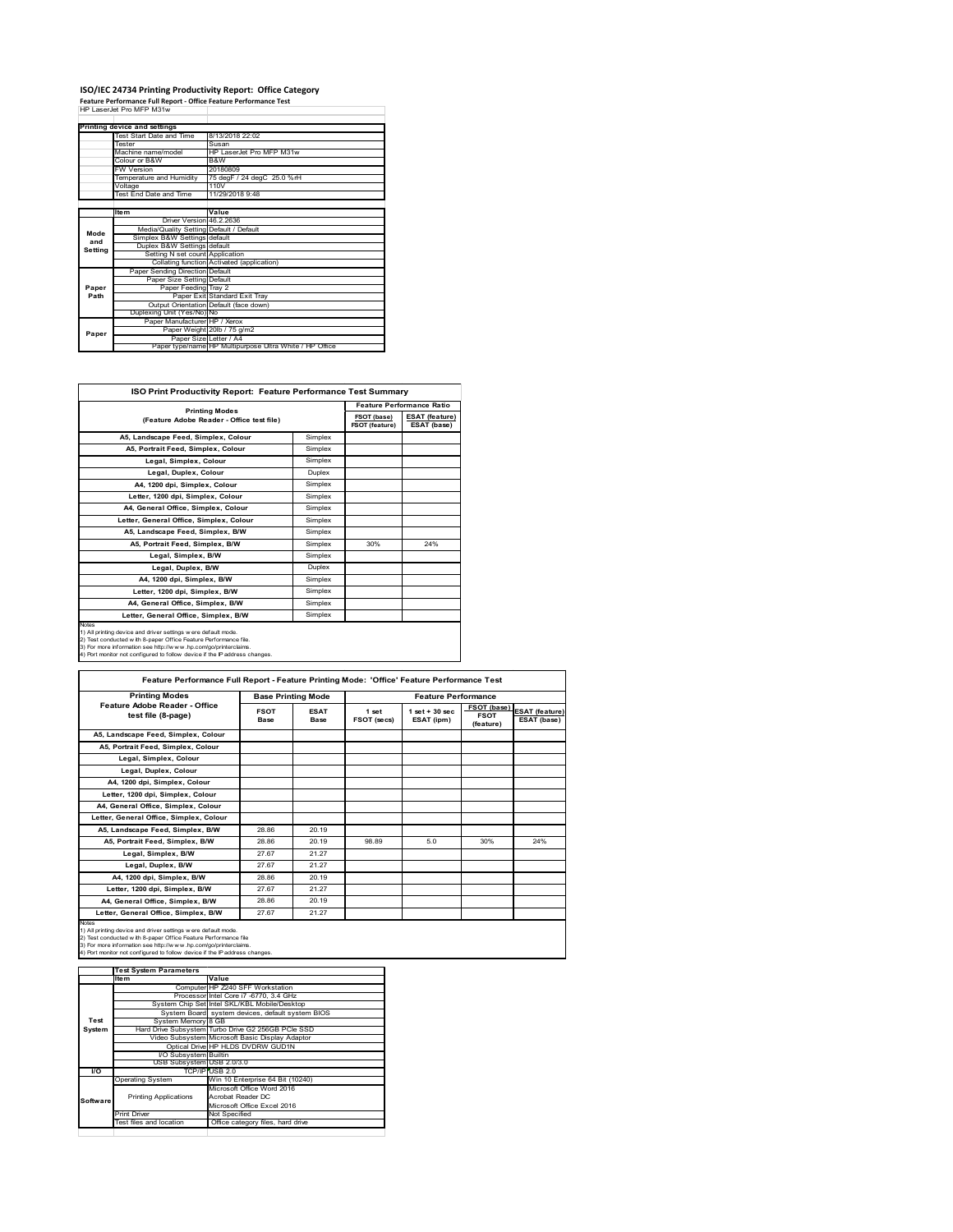## **ISO/IEC 17629 First Print Out Time Report: Office Category**

| <b>Full Detailed Test Report - LETTER</b> |
|-------------------------------------------|
| HP LaserJet Pro MFP M31w                  |

|            | Printing device and settings               |                                |
|------------|--------------------------------------------|--------------------------------|
|            | Test Start Date and Time                   | 8/13/2018 22:02                |
|            | Tester                                     | Susan                          |
|            | Machine name/model                         | HP LaserJet Pro MFP M31w       |
|            | Colour or B&W                              | B&W                            |
|            | <b>FW Version</b>                          | 20180809                       |
|            | Configuration (options)                    | Default                        |
|            | Controller                                 | 12150                          |
|            | Printing device page count                 | Not Specified                  |
|            | Printing supplies page count Not Specified |                                |
|            | Temperature and Humidity                   | 75 degF / 24 degC 25.0 %rH     |
|            | Voltage                                    | 110V                           |
|            | Test End Date and Time                     | 11/29/2018 9:48                |
|            |                                            |                                |
|            | <b>Item</b>                                | Value                          |
| Mode       | PDL and driver version                     | 46.2.2636                      |
| and        | Print Quality mode                         | default                        |
| Setting    | <b>B&amp;W</b> settings                    | default                        |
|            | Paper feed orientation                     | Short Edge                     |
| Paper      | Paper type setting                         | default                        |
|            | Paper feeding                              | Standard cassette              |
|            | Paper exit                                 | Standard exit tray             |
| Paper Path | Output orientation                         | default (face up or face down) |

**FPOT from Ready (seconds)**<br>Simplex 8.03 **ISO First Page Out Time Summary Report: Office Category** rt: **Letter** 

**B&W**

**Duplex**<br>Notes<br>1) All printing device and driver settings were default mode.<br>2) For the BM results, the print driver was set to "print in BM".<br>4) For more information see http://www.hp.com/golprinterclaims.<br>4) Port monitor

| <b>Detailed Report: LETTER</b>                                                       |                                                                                                                                                                                                                                                                                                                                                                                                             |                            | ISO First Page Out Time Report: Office Category |                              |                            |                   |            |
|--------------------------------------------------------------------------------------|-------------------------------------------------------------------------------------------------------------------------------------------------------------------------------------------------------------------------------------------------------------------------------------------------------------------------------------------------------------------------------------------------------------|----------------------------|-------------------------------------------------|------------------------------|----------------------------|-------------------|------------|
|                                                                                      |                                                                                                                                                                                                                                                                                                                                                                                                             | Word<br>(seconds)          | Excel<br>(seconds)                              | Adobe<br>Reader<br>(seconds) | Average<br>(seconds)       | <b>Delay Time</b> |            |
|                                                                                      | FPOT from Ready - Simplex                                                                                                                                                                                                                                                                                                                                                                                   |                            |                                                 |                              |                            |                   |            |
|                                                                                      | FPOT from Ready - Duplex                                                                                                                                                                                                                                                                                                                                                                                    |                            |                                                 |                              |                            |                   |            |
| <b>Color Mode</b>                                                                    | FPOT from Sleep - Simplex                                                                                                                                                                                                                                                                                                                                                                                   |                            |                                                 | N/A                          |                            |                   |            |
|                                                                                      | Recovery Time                                                                                                                                                                                                                                                                                                                                                                                               |                            |                                                 |                              |                            |                   |            |
|                                                                                      | FPOT from Off - Simplex                                                                                                                                                                                                                                                                                                                                                                                     |                            |                                                 |                              |                            |                   |            |
|                                                                                      | Warm-up Time                                                                                                                                                                                                                                                                                                                                                                                                |                            |                                                 |                              |                            |                   |            |
|                                                                                      | FPOT from Ready - Simplex                                                                                                                                                                                                                                                                                                                                                                                   | 8.55                       | 7.93                                            | 7.60                         | 8.03                       | 50 Seconds        |            |
|                                                                                      | FPOT from Ready - Duplex                                                                                                                                                                                                                                                                                                                                                                                    |                            |                                                 |                              |                            |                   |            |
| <b>B&amp;W Mode</b>                                                                  | FPOT from Sleep - Simplex                                                                                                                                                                                                                                                                                                                                                                                   |                            |                                                 | 8.09                         |                            | 61 Minutes        |            |
|                                                                                      | Recovery Time                                                                                                                                                                                                                                                                                                                                                                                               |                            |                                                 | 0.5                          |                            |                   |            |
|                                                                                      | FPOT from Off - Simplex                                                                                                                                                                                                                                                                                                                                                                                     |                            |                                                 | 17.37                        |                            |                   |            |
|                                                                                      | Warm-up Time                                                                                                                                                                                                                                                                                                                                                                                                |                            |                                                 |                              |                            |                   |            |
|                                                                                      |                                                                                                                                                                                                                                                                                                                                                                                                             |                            |                                                 | 9.78                         |                            |                   |            |
|                                                                                      | 1) All printing device and driver settings w ere default mode.<br>2) For the B/W results, the print driver was set to "print in B/W".<br>3) For more information see http://www.hp.com/go/printerclaims.<br>4) Port monitor not configured to follow device if the IP address changes.<br>5) Page counts w ere collected after completion of the tests.<br>6) Details for FPOT from Sleep are show n below. |                            |                                                 |                              |                            |                   |            |
|                                                                                      |                                                                                                                                                                                                                                                                                                                                                                                                             |                            |                                                 |                              |                            |                   |            |
|                                                                                      |                                                                                                                                                                                                                                                                                                                                                                                                             | <b>FPOT Avg</b><br>(se cs) | FPOT (secs)<br>Iteration 1                      | FPOT (secs)<br>Iteration 2   | FPOT (secs)<br>Iteration 3 | Application       | Delay Time |
|                                                                                      | FPOT from Sleep                                                                                                                                                                                                                                                                                                                                                                                             | N/A                        | N/A                                             | N/A                          | N/A                        | Adobe Reader      |            |
| Notes<br><b>HP Data Table</b><br><b>Detailed Report: LETTER</b><br><b>Color Mode</b> | FPOT from Sleep (15 minutes)<br>HP/Non ISO Test                                                                                                                                                                                                                                                                                                                                                             | N/A                        | N/A                                             | N/A                          | N/A                        | Adobe Reader      |            |
|                                                                                      | FPOT from Sleep                                                                                                                                                                                                                                                                                                                                                                                             | 8.09                       | 8.09                                            | 8.09                         | N/A                        | Adobe Reader      | 61 Minutes |

1) All printing device and driver settings w ere default mode.<br>2) For the B/W results, the print driver w as set to "print in B/W".<br>3 DLP includes detailed iterations as data measurements may vary run to run.

|            | <b>Test System Parameters</b> |                                     |
|------------|-------------------------------|-------------------------------------|
|            | Item                          | Value                               |
|            | Computer                      | HP Z240 SFF Workstation             |
|            | Processor                     | Intel Core i7 -6770, 3.4 GHz        |
|            | System Chip Set               | Intel SKL/KBL Mobile/Desktop        |
|            | System Board                  | system devices, default system BIOS |
| Test       | <b>System Memory</b>          | 8 GB                                |
| System     | <b>Hard Drive Subsystem</b>   | Turbo Drive G2 256GB PCle SSD       |
|            | Video Subsystem               | Microsoft Basic Display Adaptor     |
|            | Optical Drive                 | HP HLDS DVDRW GUD1N                 |
|            | I/O Subsystem                 | Builtin                             |
|            | <b>USB Subsystem</b>          | USB 2.0/3.0                         |
| Printing   |                               |                                     |
| Device     | TCP/IP                        | 10/1000                             |
| Connection |                               |                                     |
|            |                               |                                     |
|            | <b>Operating System</b>       | Win 10 Enterprise 64 Bit (10240)    |
|            |                               | Microsoft Word 2016                 |
| Software   | <b>Printing Applications</b>  | Microsoft Excel 2016                |
|            |                               | Adobe Reader DC                     |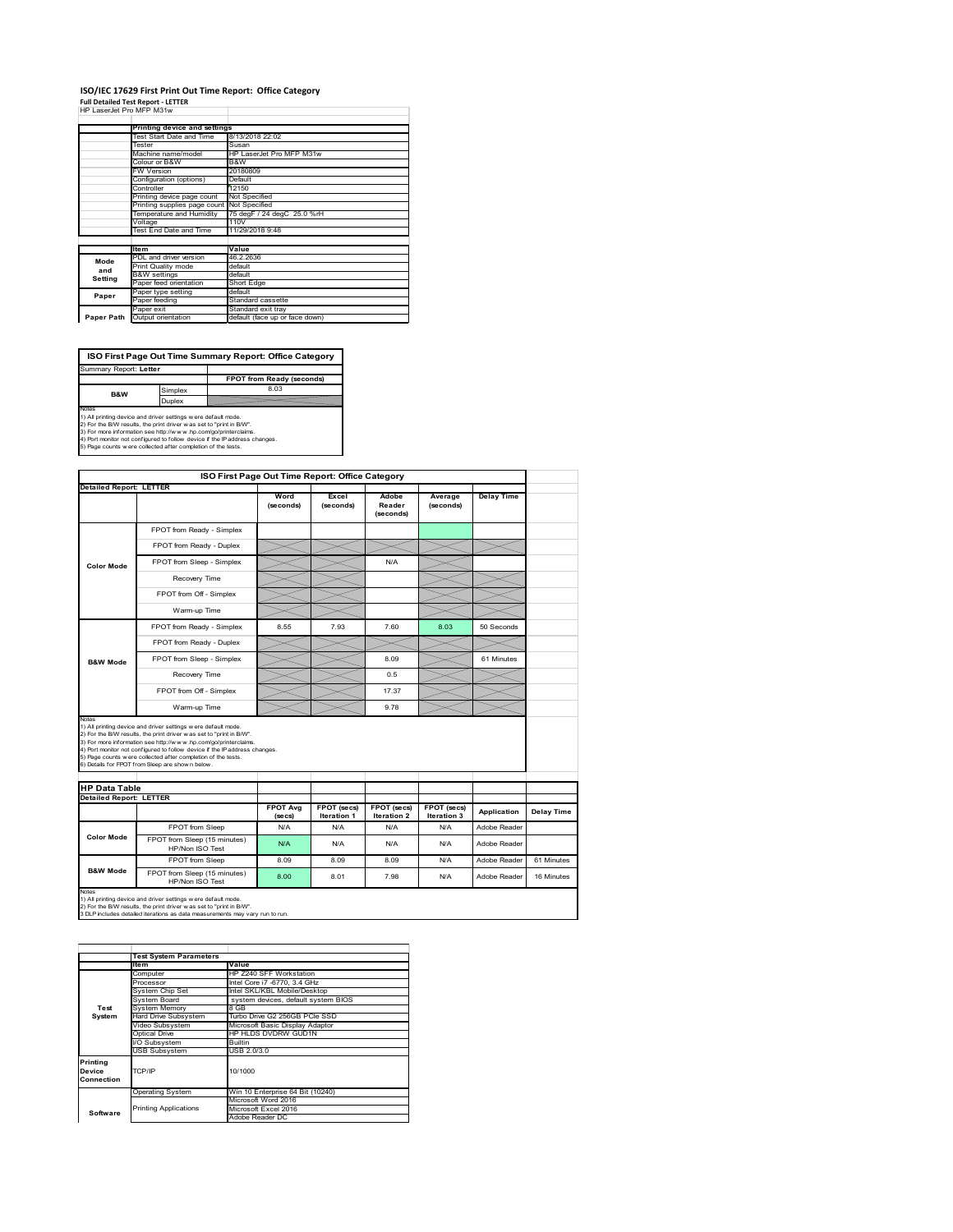#### **ISO/IEC 17629 First Print Out Time Report: Office Category Full Detailed Test Report ‐ A4**

|  | HP LaserJet Pro MFP M31w |  |  |
|--|--------------------------|--|--|

|            | Printing device and settings               |                                |
|------------|--------------------------------------------|--------------------------------|
|            | Test Start Date and Time                   | 8/13/2018 22:02                |
|            | Tester                                     | Susan                          |
|            | Machine name/model                         | HP LaserJet Pro MFP M31w       |
|            | Colour or B&W                              | B&W                            |
|            | <b>FW Version</b>                          | 20180809                       |
|            | Configuration (options)                    | Default                        |
|            | Controller                                 | 12150                          |
|            | Printing device page count                 | Not Specified                  |
|            | Printing supplies page count Not Specified |                                |
|            | Temperature and Humidity                   | 75 degF / 24 degC 25.0 %rH     |
|            | Voltage                                    | 110V                           |
|            | Test End Date and Time                     | 11/29/2018 9:48                |
|            |                                            |                                |
|            | <b>Item</b>                                | Value                          |
| Mode       | PDL and driver version                     | 46.2.2636                      |
| and        | Print Quality mode                         | default                        |
|            | <b>B&amp;W</b> settings                    | default                        |
| Setting    | Paper feed orientation                     | Short Edge                     |
| Paper      | Paper type setting                         | default                        |
|            | Paper feeding                              | Standard cassette              |
|            | Paper exit                                 | Standard exit tray             |
| Paper Path | Output orientation                         | default (face up or face down) |

**ISO First Page Out Time Summary Report: Office Category**

**FPOT from Ready (seconds)** Simplex 8.14 Duplex Notes<br>1) All printing device and driver settings were default mode.<br>2) For the BAV results, the print driver was set to "print in BAV".<br>3) For more information see http://www.hp.com/golprinterclaims.<br>4) Port monitor not co Summary Report: A4 **B&W**

|                                             |                                                                                                                                                                                                                                                                                                                                                                                                             | ISO First Page Out Time Report: Office Category |                           |                              |                      |                   |                   |
|---------------------------------------------|-------------------------------------------------------------------------------------------------------------------------------------------------------------------------------------------------------------------------------------------------------------------------------------------------------------------------------------------------------------------------------------------------------------|-------------------------------------------------|---------------------------|------------------------------|----------------------|-------------------|-------------------|
| Detailed Report: A4                         |                                                                                                                                                                                                                                                                                                                                                                                                             | Word<br>(seconds)                               | Excel<br>(seconds)        | Adobe<br>Reader<br>(seconds) | Average<br>(seconds) | <b>Delay Time</b> |                   |
|                                             | FPOT from Ready - Simplex                                                                                                                                                                                                                                                                                                                                                                                   |                                                 |                           |                              |                      |                   |                   |
|                                             | FPOT from Ready - Duplex                                                                                                                                                                                                                                                                                                                                                                                    |                                                 |                           |                              |                      |                   |                   |
| <b>Color Mode</b>                           | FPOT from Sleep - Simplex                                                                                                                                                                                                                                                                                                                                                                                   |                                                 |                           | N/A                          |                      |                   |                   |
|                                             | Recovery Time                                                                                                                                                                                                                                                                                                                                                                                               |                                                 |                           |                              |                      |                   |                   |
|                                             | FPOT from Off - Simplex                                                                                                                                                                                                                                                                                                                                                                                     |                                                 |                           |                              |                      |                   |                   |
|                                             | Warm-up Time                                                                                                                                                                                                                                                                                                                                                                                                |                                                 |                           |                              |                      |                   |                   |
|                                             | FPOT from Ready - Simplex                                                                                                                                                                                                                                                                                                                                                                                   | 8.76                                            | 7.96                      | 7.70                         | 8.14                 | 50 Seconds        |                   |
|                                             | FPOT from Ready - Duplex                                                                                                                                                                                                                                                                                                                                                                                    |                                                 |                           |                              |                      |                   |                   |
| <b>B&amp;W Mode</b>                         | FPOT from Sleep - Simplex                                                                                                                                                                                                                                                                                                                                                                                   |                                                 |                           | 8.19                         |                      | 61 Minutes        |                   |
|                                             |                                                                                                                                                                                                                                                                                                                                                                                                             |                                                 |                           |                              |                      |                   |                   |
|                                             | Recovery Time                                                                                                                                                                                                                                                                                                                                                                                               |                                                 |                           | 0.5                          |                      |                   |                   |
|                                             | FPOT from Off - Simplex                                                                                                                                                                                                                                                                                                                                                                                     |                                                 |                           | 1747                         |                      |                   |                   |
| Notes                                       | Warm-up Time                                                                                                                                                                                                                                                                                                                                                                                                |                                                 |                           | 9.77                         |                      |                   |                   |
| <b>HP Data Table</b><br>Detailed Report: A4 | 1) All printing device and driver settings w ere default mode.<br>2) For the B/W results, the print driver was set to "print in B/W".<br>3) For more information see http://www.hp.com/go/printerclaims.<br>4) Port monitor not configured to follow device if the IP address changes.<br>5) Page counts w ere collected after completion of the tests.<br>6) Details for FPOT from Sleep are show n below. |                                                 |                           |                              |                      |                   |                   |
|                                             |                                                                                                                                                                                                                                                                                                                                                                                                             | <b>FPOT Avg</b>                                 | FPOT (secs)               | FPOT (secs)                  | FPOT (secs)          | Application       | <b>Delay Time</b> |
|                                             | FPOT from Sleep                                                                                                                                                                                                                                                                                                                                                                                             | (se cs)<br>N/A                                  | <b>Iteration 1</b><br>N/A | Iteration 2<br>N/A           | Iteration 3<br>N/A   | Adobe Reader      |                   |
| <b>Color Mode</b>                           | FPOT from Sleep (15 minutes)<br>HP/Non ISO Test                                                                                                                                                                                                                                                                                                                                                             | N/A                                             | N/A                       | N/A                          | N/A                  | Adobe Reader      |                   |
| <b>B&amp;W Mode</b>                         | FPOT from Sleep                                                                                                                                                                                                                                                                                                                                                                                             | 8.19                                            | 8.18                      | 8.20                         | N/A                  | Adobe Reader      | 61 Minutes        |

1) All printing device and driver settings w ere default mode.<br>2) For the B/W results, the print driver w as set to "print in B/W".<br>3 DLP includes detailed iterations as data measurements may vary run to run.

|            | <b>Test System Parameters</b> |                                     |
|------------|-------------------------------|-------------------------------------|
|            | Item                          | Value                               |
|            | Computer                      | HP Z240 SFF Workstation             |
|            | Processor                     | Intel Core i7 -6770, 3.4 GHz        |
|            | System Chip Set               | Intel SKL/KBL Mobile/Desktop        |
|            | System Board                  | system devices, default system BIOS |
| Test       | <b>System Memory</b>          | 8 GB                                |
| System     | Hard Drive Subsystem          | Turbo Drive G2 256GB PCle SSD       |
|            | Video Subsystem               | Microsoft Basic Display Adaptor     |
|            | Optical Drive                 | HP HLDS DVDRW GUD1N                 |
|            | I/O Subsystem                 | <b>Builtin</b>                      |
|            | <b>USB Subsystem</b>          | USB 2.0/3.0                         |
| Printing   |                               |                                     |
| Device     | TCP/IP                        | 10/1000                             |
| Connection |                               |                                     |
|            |                               |                                     |
|            | <b>Operating System</b>       | Win 10 Enterprise 64 Bit (10240)    |
|            |                               | Microsoft Word 2016                 |
| Software   | <b>Printing Applications</b>  | Microsoft Excel 2016                |
|            |                               | Adobe Reader DC                     |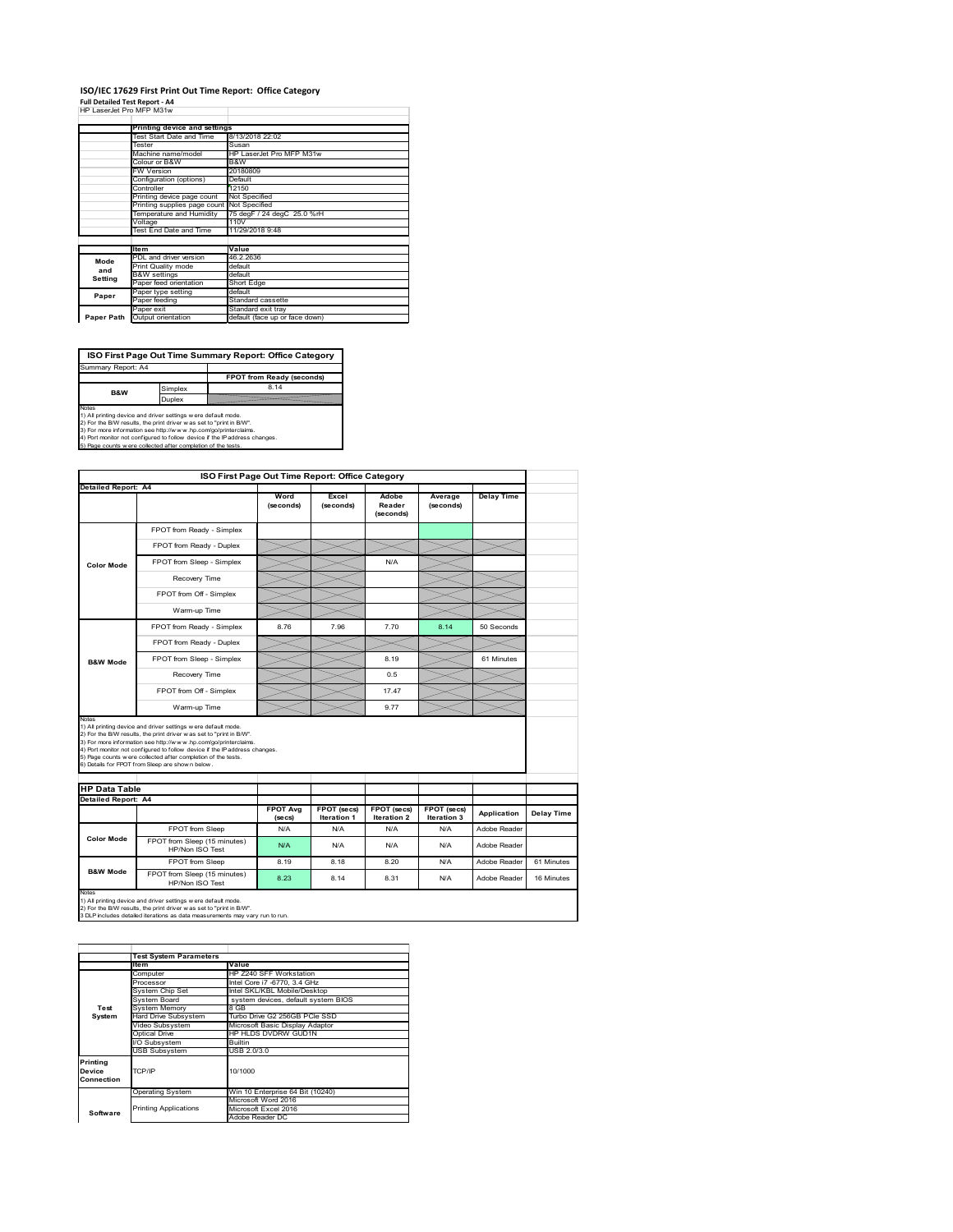### **ISO/IEC 29183 Copy Productivity Report**

**Full Detailed Test Report ‐ LETTER**

|             | Fuil Detailed Test Report - LETTER       |                                                     |
|-------------|------------------------------------------|-----------------------------------------------------|
|             | HP LaserJet Pro MFP M31w                 |                                                     |
|             |                                          |                                                     |
|             | <b>Machine Setup Information</b>         |                                                     |
|             | Test Start Date and Time 8/13/2018 22:02 |                                                     |
|             |                                          | TesterlSusan                                        |
|             |                                          | Machine name/model HP LaserJet Pro MFP M31w         |
|             | Colour or B&W B&W                        |                                                     |
|             | FW Version 20180809                      |                                                     |
|             | Configuration (options) Not Specified    |                                                     |
|             |                                          | Temperature and Humidity 75 degF / 24 degC 25.0 %rH |
|             | Test End Date and Time: 12/4/2018 21:36  |                                                     |
|             |                                          |                                                     |
|             | Pre-set Item                             | <b>Pre-set Value</b>                                |
|             | Output Resolution Default                |                                                     |
|             | Output Quality Default                   |                                                     |
| Mode        |                                          | Copying Mode Colour for Colour and B&W for B&W      |
|             | Auto Density Adjustment Default          |                                                     |
|             |                                          | Collating function Set in Control Panel             |
| Paper       | Paper Sending Direction Default          |                                                     |
|             | Paper Type Setting Default               |                                                     |
| Paper       | Paper Feeding Tray 2                     |                                                     |
| Path        | Paper Exit Default                       |                                                     |
|             |                                          | Face Up Exit Default (face down)                    |
|             | <b>Fixing Capability Default</b>         |                                                     |
| Temporary   | Image Quality Stability Default          |                                                     |
| <b>Stop</b> | Capacity of Paper Default                |                                                     |
|             | Others None                              |                                                     |
|             |                                          |                                                     |
|             | Paper Manufacturer HP / Xerox            |                                                     |
|             |                                          |                                                     |

|       | Paper Manufacturer HP / Aerox |                                                         |
|-------|-------------------------------|---------------------------------------------------------|
| Paper |                               | Paper Weight 20lb / 75 g/m2                             |
|       | Paper SizelLetter / A4        |                                                         |
|       |                               | Paper type/name HP Multipurpose Ultra White / HP Office |
|       |                               |                                                         |

| Summary Report: Letter |              |             |
|------------------------|--------------|-------------|
|                        |              |             |
|                        |              |             |
|                        | <b>SFCOT</b> | sESAT (ipm) |

Notes

First Copy Out and Copy Speed measured using ISO/IEC 29183, excludes first set of test documents. For more information see http://w w w .hp.com/go/printerclaims. Exact speed varies depending on the system configuration and document.

Only Target A w as used, all test documents have the same Saturated throughput. Reference ISO/IEC29183:2010 Clause 5, Sections 5.3.1 and 5.3.2

| Detailed Report: LETTER |               |              |              |             |                |             |
|-------------------------|---------------|--------------|--------------|-------------|----------------|-------------|
|                         |               |              |              |             |                |             |
|                         | <b>Target</b> | sFCOT (secs) |              | sEFTP (ipm) |                | sESAT (ipm) |
|                         |               |              | <b>1copy</b> | 1copy+30sec | 1copy+4minutes |             |
|                         | Α             | 9.86         | 6.08         | 17.63       | 20.67          | 21.25       |
|                         |               |              |              | 12 sets     | 87 sets        |             |
|                         | B             |              |              |             |                |             |
|                         |               |              |              |             |                |             |
| B&W                     | C             |              |              |             |                |             |
|                         |               |              |              |             |                |             |
|                         | D             |              |              |             |                |             |
|                         |               |              |              |             |                |             |
|                         | Average       | 9.86         | 6.08         | 17.63       | 20.67          | 21.25       |

#### Notes

First Copy Out and Copy Speed measured using ISO/IEC 29183, excludes first set of test documents. For more information see http://w w w .hp.com/go/printerclaims. Exact speed varies depending on the system configuration and document. Only Target A w as used, all test documents have the same Saturated throughput. Reference ISO/IEC29183:2010 Clause 5, Sections 5.3.1 and 5.3.2